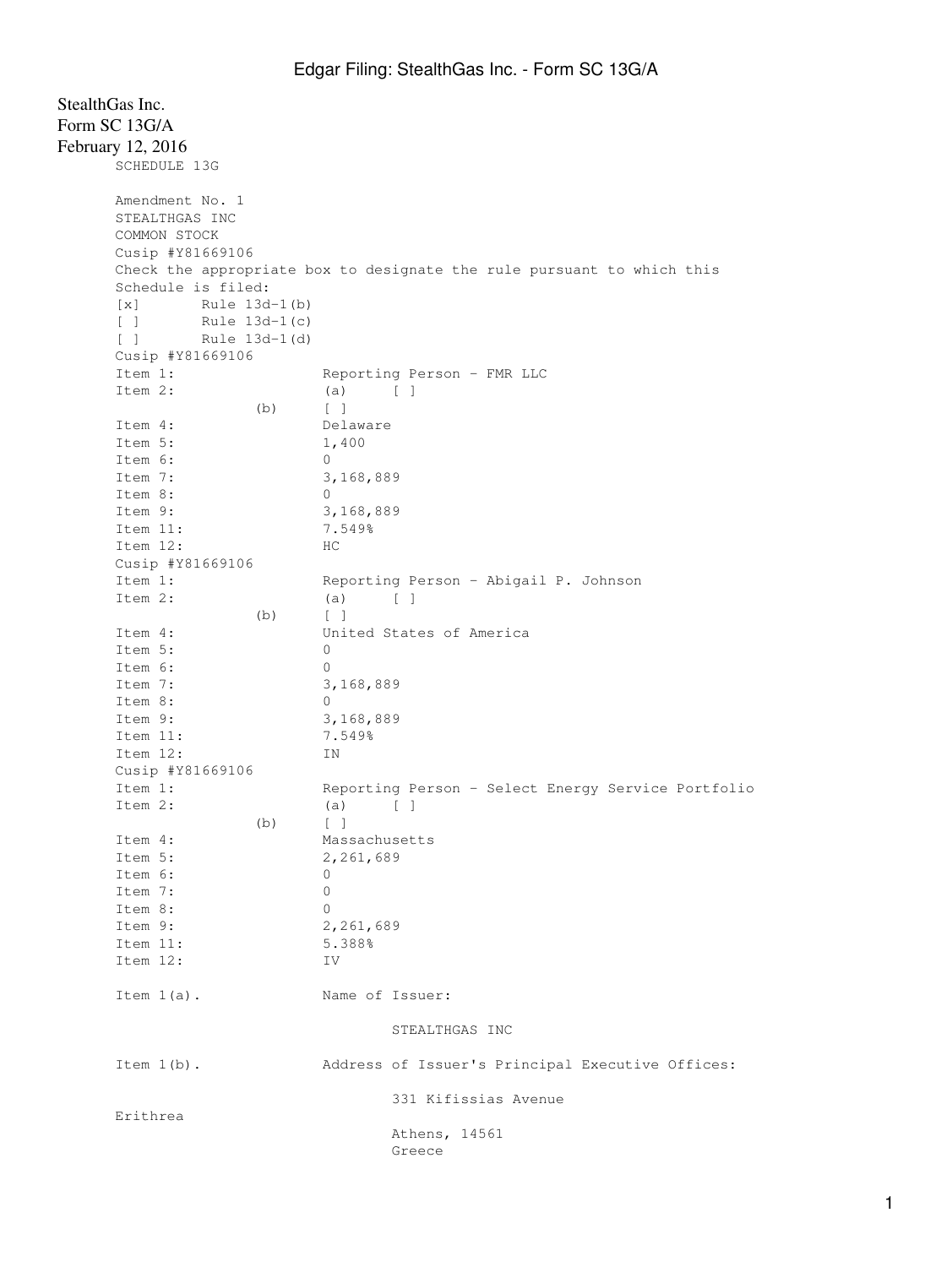| Edgar Filing: StealthGas Inc. - Form SC 13G/A |                                                                                                                                        |  |
|-----------------------------------------------|----------------------------------------------------------------------------------------------------------------------------------------|--|
| Item $2(a)$ .                                 | Name of Person Filing:                                                                                                                 |  |
|                                               | FMR LLC                                                                                                                                |  |
| Item $2(b)$ .<br>Residence:                   | Address or Principal Business Office or, if None,                                                                                      |  |
|                                               | 245 Summer Street, Boston, Massachusetts 02210                                                                                         |  |
| Item $2(c)$ .                                 | Citizenship:                                                                                                                           |  |
|                                               | Not applicable                                                                                                                         |  |
| Item $2(d)$ .                                 | Title of Class of Securities:                                                                                                          |  |
|                                               | COMMON STOCK                                                                                                                           |  |
| Item $2(e)$ .                                 | CUSIP Number:                                                                                                                          |  |
|                                               | Y81669106                                                                                                                              |  |
| Item 3.<br>or (c) and the                     | This statement is filed pursuant to Rule $13d-1$ (b) or $13d-2$ (b)                                                                    |  |
|                                               | person filing, FMR LLC, is a parent holding company in accordance with<br>Section $240.13d-1$ (b) (1) (ii) (G). (Note: See Exhibit A). |  |
| Item 4.                                       | Ownership                                                                                                                              |  |
|                                               | Amount Beneficially Owned: 3, 168, 889<br>(a)                                                                                          |  |
|                                               | Percent of Class:<br>7.549%<br>(b)                                                                                                     |  |
|                                               | Number of shares as to which such person has:<br>(C)                                                                                   |  |
|                                               | (i)<br>1,400<br>sole power to vote or to direct the vote:                                                                              |  |
|                                               | (i)<br>shared power to vote or to direct the vote:<br>$\mathbf{0}$                                                                     |  |
| disposition of:                               | sole power to dispose or to direct the<br>(iii)<br>3,168,889                                                                           |  |
| disposition of:                               | (iv)<br>shared power to dispose or to direct the<br>0                                                                                  |  |
| Item 5.                                       | Ownership of Five Percent or Less of a Class.                                                                                          |  |
|                                               | Not applicable.                                                                                                                        |  |
| Item 6.<br>Person.                            | Ownership of More than Five Percent on Behalf of Another                                                                               |  |

 Various persons have the right to receive or the power to direct the receipt of dividends from, or the proceeds from the sale of, the COMMON STOCK of STEALTHGAS INC. No one other person's interest in the COMMON STOCK of STEALTHGAS INC is more than five percent of the total outstanding COMMON STOCK.

Item 7. Identification and Classification of the Subsidiary Which Acquired the Security Being Reported on By the Parent Holding Company.

See attached Exhibit A.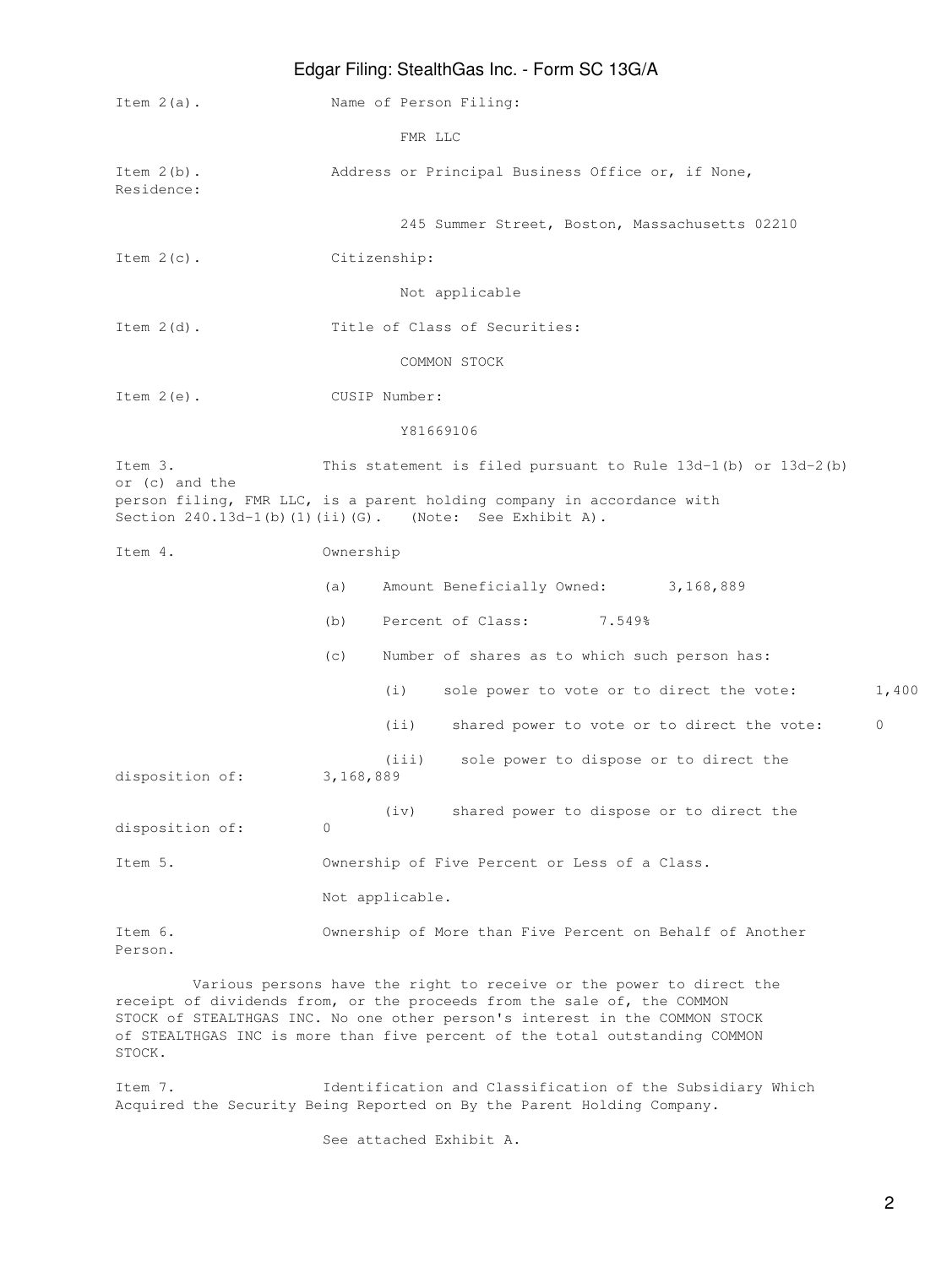## Edgar Filing: StealthGas Inc. - Form SC 13G/A

| Item 8.  | Identification and Classification of Members of the Group. |
|----------|------------------------------------------------------------|
|          | Not applicable.                                            |
| Item 9.  | Notice of Dissolution of Group.                            |
|          | Not applicable.                                            |
| Item 10. | Certifications.                                            |

By signing below I certify that, to the best of my knowledge and belief, the securities referred to above were acquired and are held in the ordinary course of business and were not acquired and are not held for the purpose of or with the effect of changing or influencing the control of the issuer of the securities and were not acquired and are not held in connection with or as a participant in any transaction having that purpose or effect.

Signature

After reasonable inquiry and to the best of my knowledge and belief, I certify that the information set forth in this statement is true, complete and correct.

> February 12, 2016 Date /s/ Marc R. Bryant Signature

 Marc R. Bryant Duly authorized under Power of Attorney effective as of September 23, 2015, by and on behalf of FMR LLC and its direct and indirect subsidiaries\*

\* This power of attorney is incorporated herein by reference to Exhibit 24 to the Form 4 filed by FMR LLC on November 25, 2015, accession number: 0000315066-15-003312

Exhibit A

 Pursuant to the instructions in Item 7 of Schedule 13G, the following table lists the identity and Item 3 classification, if applicable, of each relevant entity that beneficially owns shares of the security class being reported on this Schedule 13G.

Entity ITEM 3 Classification FMR CO., INC \* IA

\* Entity beneficially owns 5% or greater of the outstanding shares of the security class being reported on this Schedule 13G.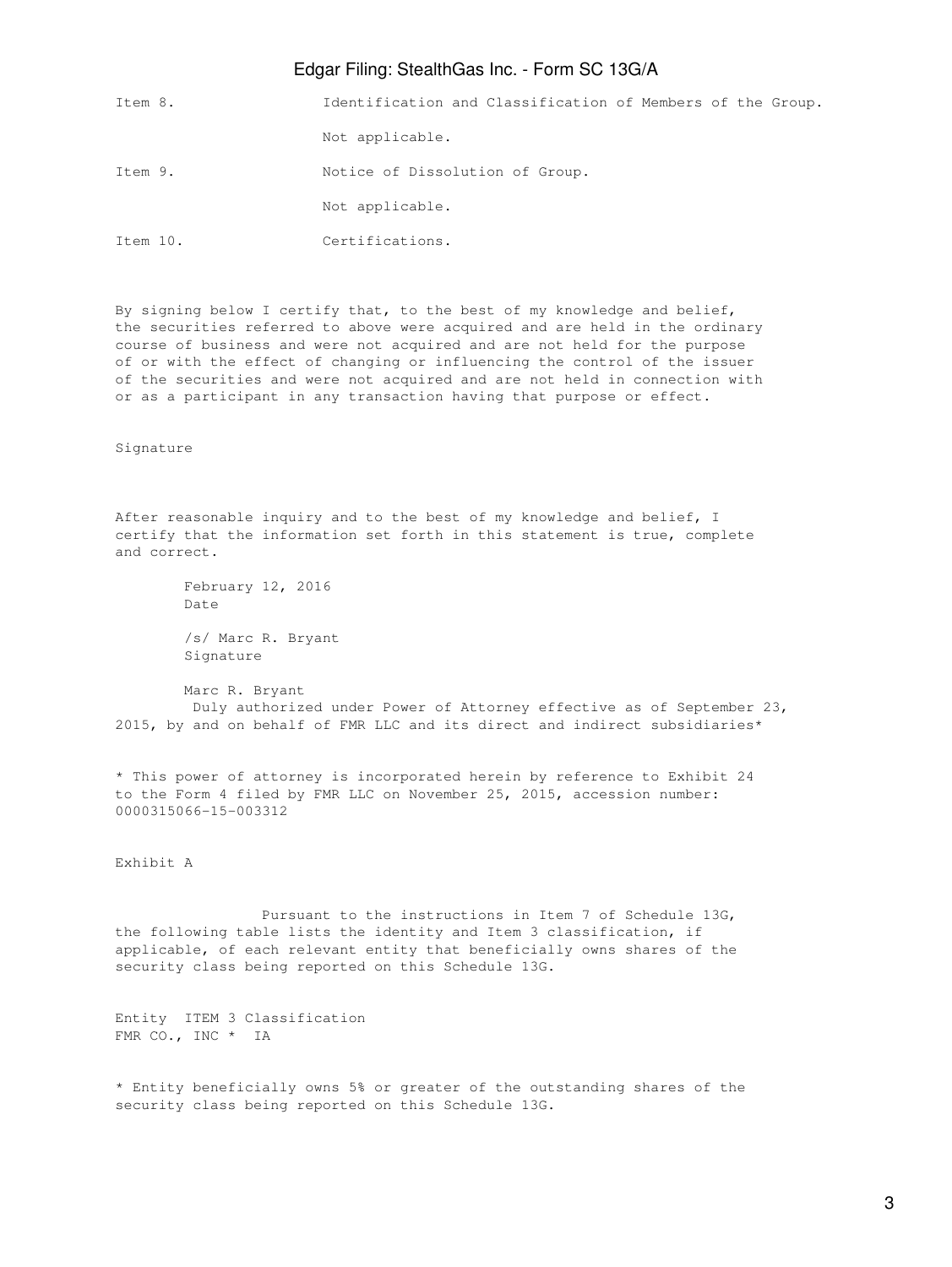## Edgar Filing: StealthGas Inc. - Form SC 13G/A

 Abigail P. Johnson is a Director, the Vice Chairman, the Chief Executive Officer and the President of FMR LLC.

 Members of the Johnson family, including Abigail P. Johnson, are the predominant owners, directly or through trusts, of Series B voting common shares of FMR LLC, representing 49% of the voting power of FMR LLC. The Johnson family group and all other Series B shareholders have entered into a shareholders' voting agreement under which all Series B voting common shares will be voted in accordance with the majority vote of Series B voting common shares. Accordingly, through their ownership of voting common shares and the execution of the shareholders' voting agreement, members of the Johnson family may be deemed, under the Investment Company Act of 1940, to form a controlling group with respect to FMR LLC.

 Neither FMR LLC nor Abigail P. Johnson has the sole power to vote or direct the voting of the shares owned directly by the various investment companies registered under the Investment Company Act ("Fidelity Funds") advised by Fidelity Management & Research Company ("FMR Co"), a wholly owned subsidiary of FMR LLC, which power resides with the Fidelity Funds' Boards of Trustees. Fidelity Management & Research Company carries out the voting of the shares under written guidelines established by the Fidelity Funds' Boards of Trustees.

 This filing reflects the securities beneficially owned, or that may be deemed to be beneficially owned, by FMR LLC, certain of its subsidiaries and affiliates, and other companies (collectively, the "FMR Reporters"). This filing does not reflect securities, if any, beneficially owned by certain other companies whose beneficial ownership of securities is disaggregated from that of the FMR Reporters in accordance with Securities and Exchange Commission Release No. 34-39538 (January 12, 1998).

RULE 13d-1(k)(1) AGREEMENT

 The undersigned persons, on February 12, 2016, agree and consent to the joint filing on their behalf of this Schedule 13G in connection with their beneficial ownership of the COMMON STOCK of STEALTHGAS INC at December 31, 2015.

FMR LLC

 By /s/ Marc R. Bryant Marc R. Bryant Duly authorized under Power of Attorney effective as of September 23, 2015, by and on behalf of FMR LLC and its direct and indirect subsidiaries\* Abigail P. Johnson By /s/ Marc R. Bryant Marc R. Bryant Duly authorized under Power of Attorney effective as of October 12, 2015, by and on behalf of Abigail P. Johnson\*